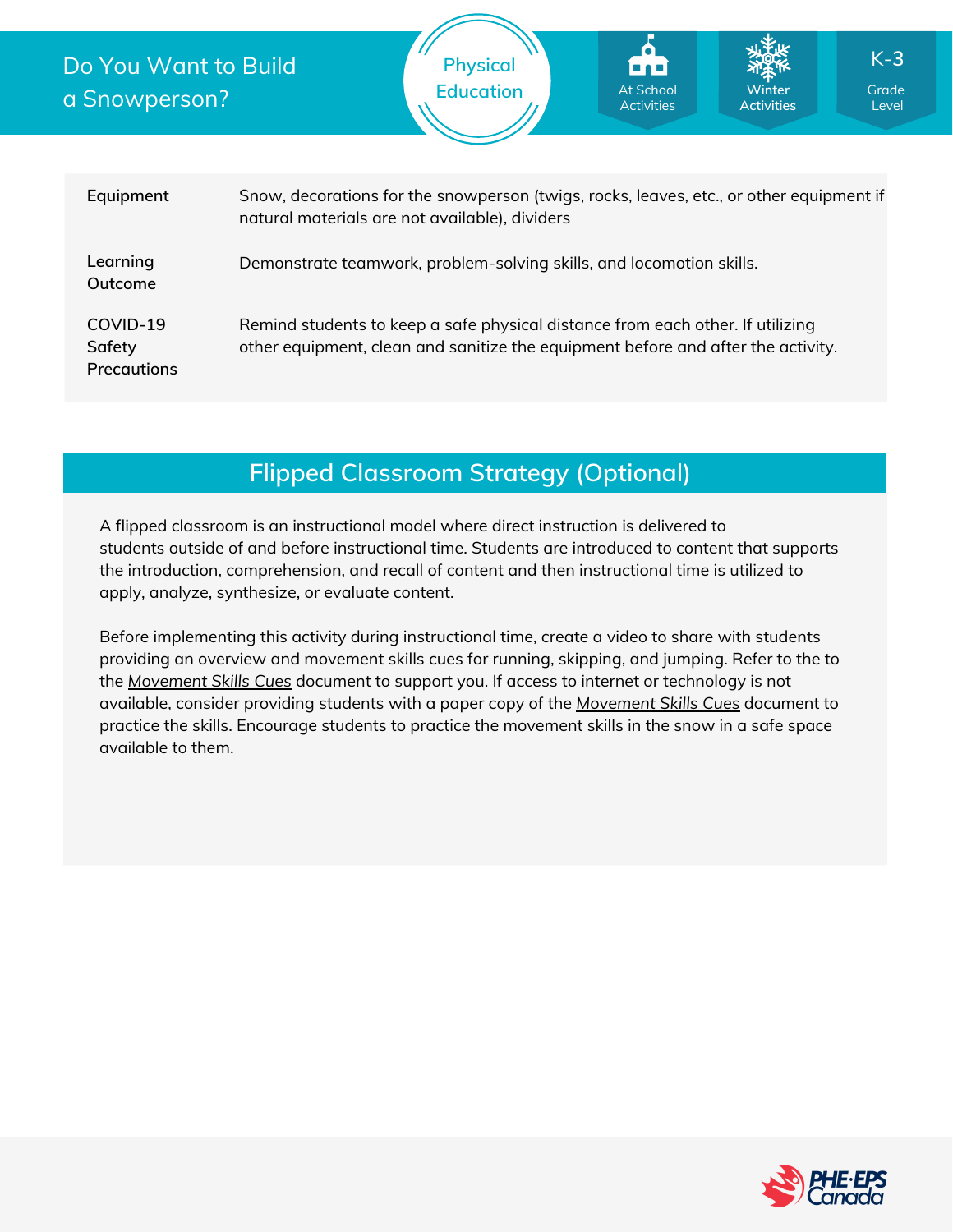## **Activity Description**

Before the activity, create a snowperson and decorate it with various natural items or pieces of equipment. Shield the snowperson with pieces of cardboard or a gymnastics mat so students cannot see it. Ensure students have access to enough natural materials to decorate their snowperson in a similar way. If there are not enough natural materials in the space, use equipment like cones, plastic gemstones, buttons, and similar items to decorate the snowperson. Scatter similar equipment throughout the playing area for students to collect and use to decorate their snowperson.

If utilizing a flipped classroom approach, remind students to apply the movement cues they learned or reviewed in the video or document. If not utilizing a flipped classroom approach, review the movement skill cues for running, skipping, and jumping. Encourage students to find a safe place away from others and practice these movements in the snow.

Divide students into pairs. Explain to students that they will work together to re-create a snowperson that was built by the teacher. One person in each pair will be a *Memorizer*. *Memorizers* use locomotor skills to actively transport themselves to the teacher's model snowperson to observe its features in order for the team to replicate it. The *Memorizers* instruct their partner, known as the *Gatherer,* which materials they will need to search for (twigs, rocks, leaves, etc.) in order to re-create the snowperson. As the *Memorizers* travel to and from the model snowperson and their snowperson, and the *Gatherers* travel around the playing area to find the materials needed, they must use the form of locomotion determined by the teacher (e.g., running, skipping, and jumping).

Once all the materials are collected, the students in each group will work together to build the snowperson. The *Memorizers* can continue to travel back and forth to ensure that they have included every detail. Change the type of locomotion throughout the activity. Consider playing subsequent rounds and pausing to decorate the model snowperson differently each round.



Level

K-**3**

**Winter Activities**

At School Activities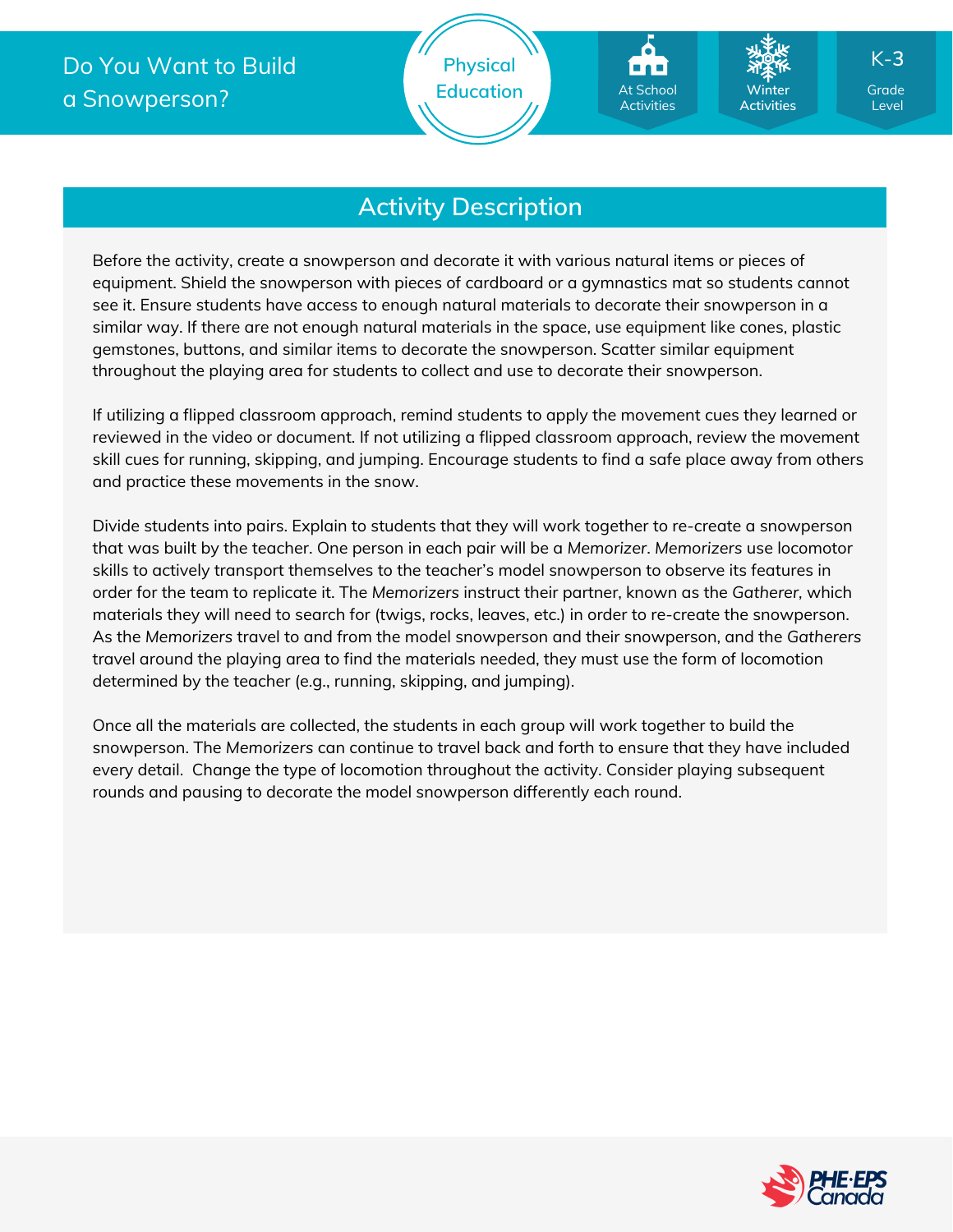## Do You Want to Build a Snowperson?





**Winter Activities** K-**3**

Level

# **Physical Education Competencies Reflection Questions**



#### **MOVE**

**Develop psychomotor skills, tactics, and strategies that facilitate a variety of physical activities across diverse environments.**



#### **THINK**

**Develop cognitive skills and strategies for a variety of movement contexts that facilitate critical thinking, decision making, and problem solving.**



### **FEEL**

**Develop affective skills and strategies that facilitate healthy and safe relationships with themselves, with others, and with their environment.**

#### **ACT**

**Practice behaviour skills and strategies that facilitate movement competence and confidence.**



# **Inclusion Considerations**

Modifications can be made to a variety of activity components to ensure inclusion. As you plan activities, consider how everyone can be involved and how to modify or adapt the activities to ensure the full inclusion of all. The STEP framework provides modifications to the following activity components space, task, equipment, and people.

| Space                                                             | Task                                                                                             | Equipment                                                  | People                                                            |
|-------------------------------------------------------------------|--------------------------------------------------------------------------------------------------|------------------------------------------------------------|-------------------------------------------------------------------|
| Complete the activity in<br>an area with minimal<br>distractions. | Pairs take turns<br>designing a snowperson<br>while another group re-<br>creates the snowperson. | Use sleds or snowshoes<br>to maneuver through<br>the snow. | Increase the group<br>size to three people<br>with two Gatherers. |





Reflection is important to support learning during physical education. Consider asking students the reflection questions below and discuss the answers together.

- *Which form of active transport was the hardest to do in the snow? Why?*
- *What did your team do to successfully work together to build the snowman?*